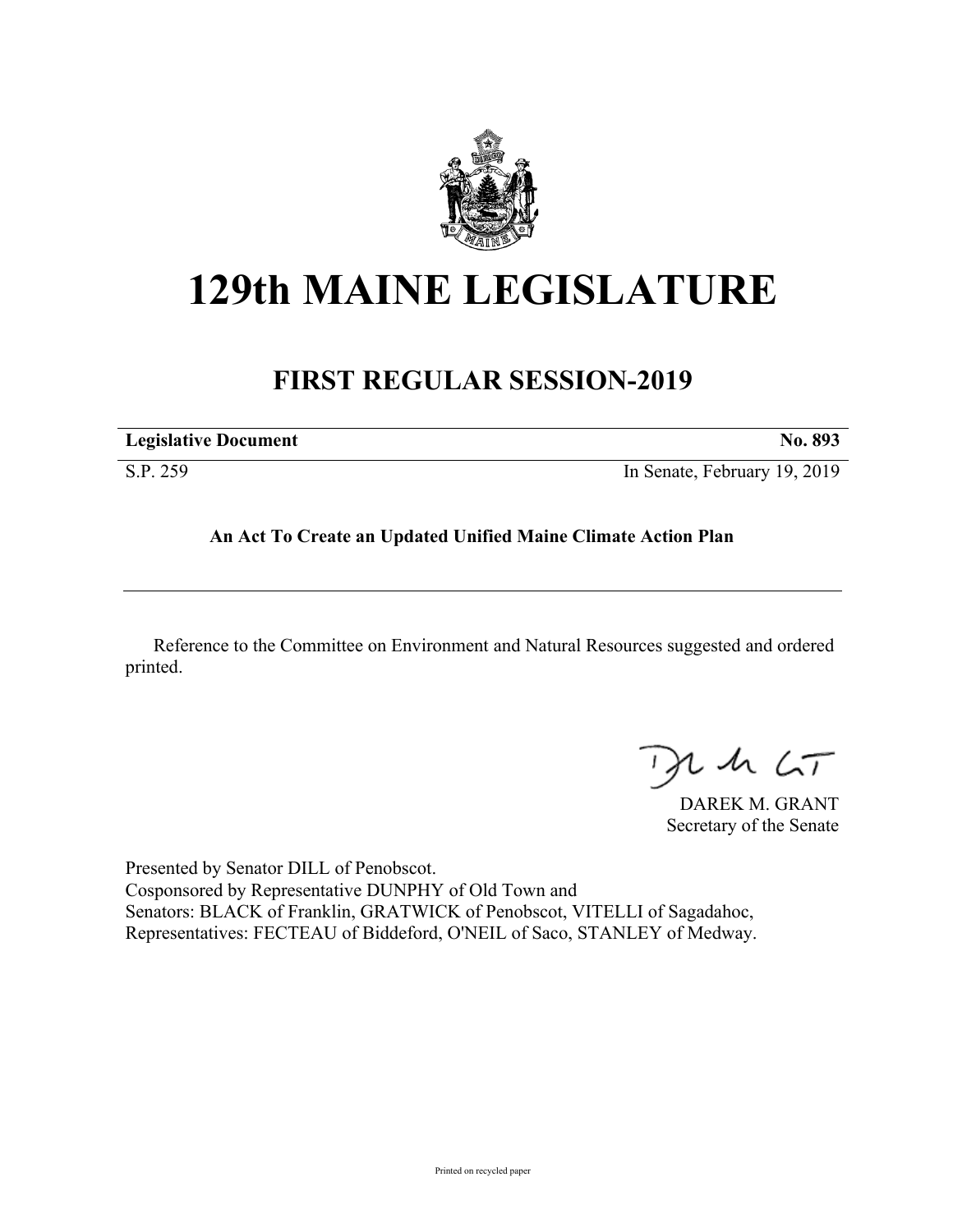#### **Be it enacted by the People of the State of Maine as follows:**

**Sec. 1. 38 MRSA §578-A** is enacted to read:

#### **§578-A. Access to climate data; University of Maine System**

 The University of Maine System shall develop and implement procedures for providing climate data collected by the University of Maine System to residents of the State.

 **Sec. 2. Maine Climate Action Plan update.** The Department of Environmental Protection, referred to in this section as "the department," working with the Maine Interagency Climate Adaptation Work Group, referred to in this section as "the MICA Work Group," and the University of Maine, shall prepare an update to the Maine Climate Action Plan developed in 2004 by the department pursuant to Public Law 2003, chapter 237 and referred to in this section as "the plan."

 **1. Greenhouse gas emissions reduction targets.** The updated plan must identify targets for greenhouse gas emissions reductions beyond 2020.

 **2. Mitigation strategies.** The updated plan must address climate change mitigation strategies. The department shall update mitigation strategies for reducing the emission of greenhouse gases in the State, including updating the strategies for greenhouse gas mitigation included in the plan and identifying new strategies by applying the latest scientific and technological information available related to climate change.

 **3. Adaptation strategies.** The updated plan must address climate change adaptation strategies. The department shall update the adaptation priorities described in the 2010 report entitled "People and Nature Adapting to a Changing Climate: Charting Maine's Course" submitted to the Joint Standing Committee on Natural Resources during the Second Regular Session of the 124th Legislature. The updated plan must include adaptation strategies for implementation that prioritize cost-effectiveness and the welfare of the State's citizens and visitors and that recognize the value of natural resources in the State.

 **4. MICA Work Group; stakeholder group.** The department, in coordination with the MICA Work Group, shall convene a stakeholder group to evaluate the climate change mitigation strategies and adaptation strategies available to the State in order to update the plan pursuant to this section. The stakeholder group must include a broad representation of stakeholders, including, but not limited to, representatives of:

- A. Business, industry and trade associations;
- B. Nongovernmental organizations;
- C. State agencies with an interest in climate change mitigation and adaptation that will likely be involved in the implementation of mitigation and adaptation strategies in the updated plan;
- D. Municipal governments;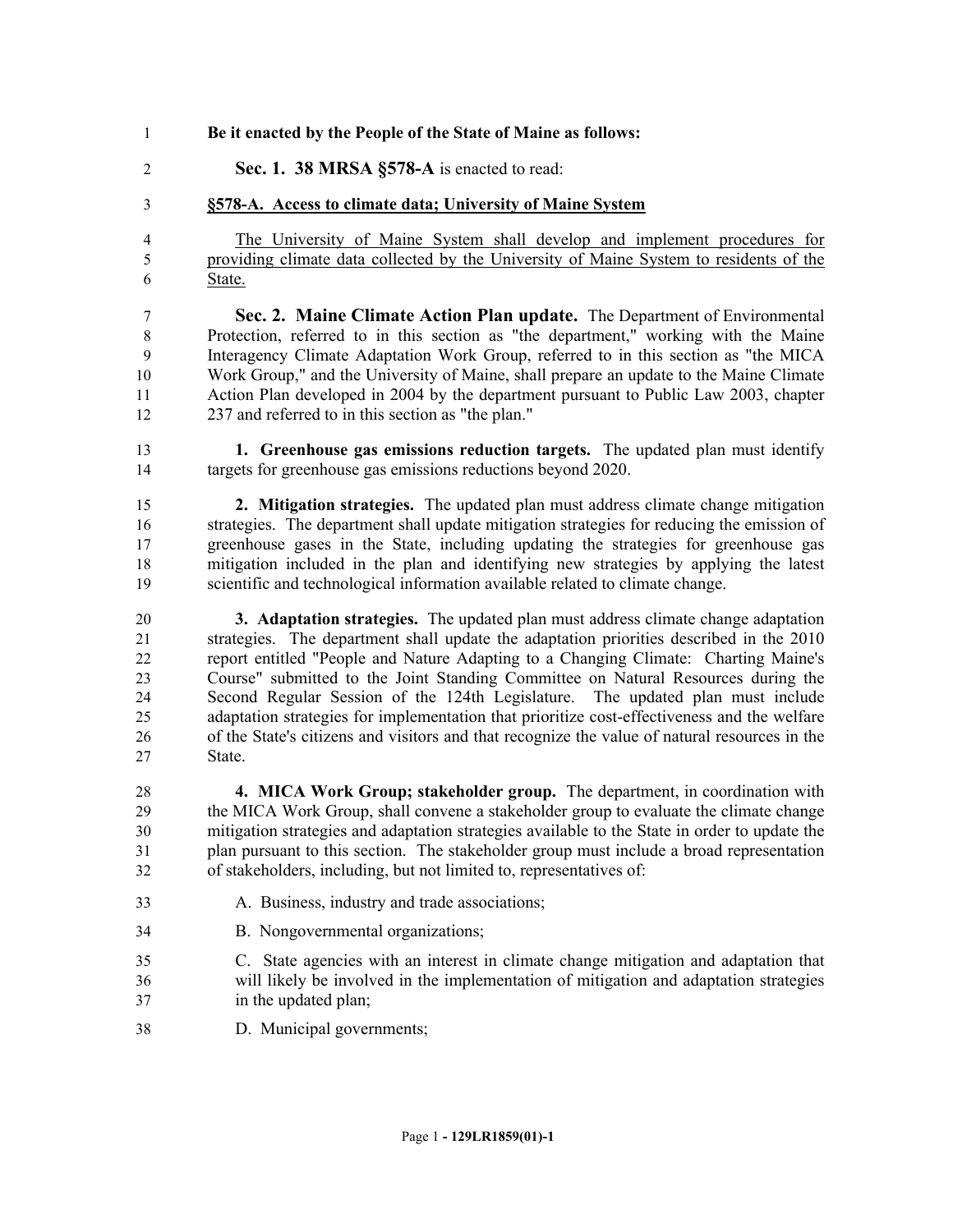- E. Native American communities; and
- F. The University of Maine and other institutions of higher education in the State who have expertise in climate change.

 The MICA Work Group is a group coordinated by the department with representatives from 8 state agencies that consolidate resources for climate change adaptation and mitigation and collaborate on opportunities for cross-agency projects related to climate change. The 8 agencies represented on the MICA Work Group are the Department of Environmental Protection; the Department of Agriculture, Conservation and Forestry; the Department of Defense, Veterans and Emergency Management, Maine Emergency Management Agency; the Department of Health and Human Services, Maine Center for Disease Control and Prevention; the Department of Inland Fisheries and Wildlife; the Department of Marine Resources; the Department of Transportation; and the Governor's Energy Office. Funding for staff support to the MICA Work Group and for meeting, travel and other operational expenses related to the department's work in updating the plan must be provided to the department from the General Fund.

 **5. Student internships.** The department, in coordination with the University of Maine, shall provide internships for students to work with the department and the MICA Work Group in the development and implementation of the updated plan. An internship coordinator at the University of Maine shall manage the internship program and facilitate the integration of University of Maine resources, including, but not limited to, the Climate Change Institute, the Maine Sea Grant, the Cooperative Extension, research centers and academic units, in the development of the updated plan. Funding for the internships and the internship coordinator must be provided to the University of Maine from the General Fund.

 **6. Consultants.** The department may contract with consultants to assist the department in updating the plan.

 **7. Report.** By December 1, 2021, the department shall submit a report on the updated plan to the joint standing committee of the Legislature having jurisdiction over environment and natural resources matters. The committee may submit legislation relating to the report, including, but not limited to, legislation adopting the greenhouse gas emissions targets, mitigation strategies and adaptation strategies identified in the updated plan and requiring future progress reports to the committee, to the Second Regular Session of the 130th Legislature.

 **Sec. 3. Appropriations and allocations.** The following appropriations and allocations are made.

#### **ENVIRONMENTAL PROTECTION, DEPARTMENT OF**

- **Administration Environmental Protection 0251**
- Initiative: Provides a one-time appropriation for staff support to the Maine Interagency Climate Adaptation Work Group and for consultants.
-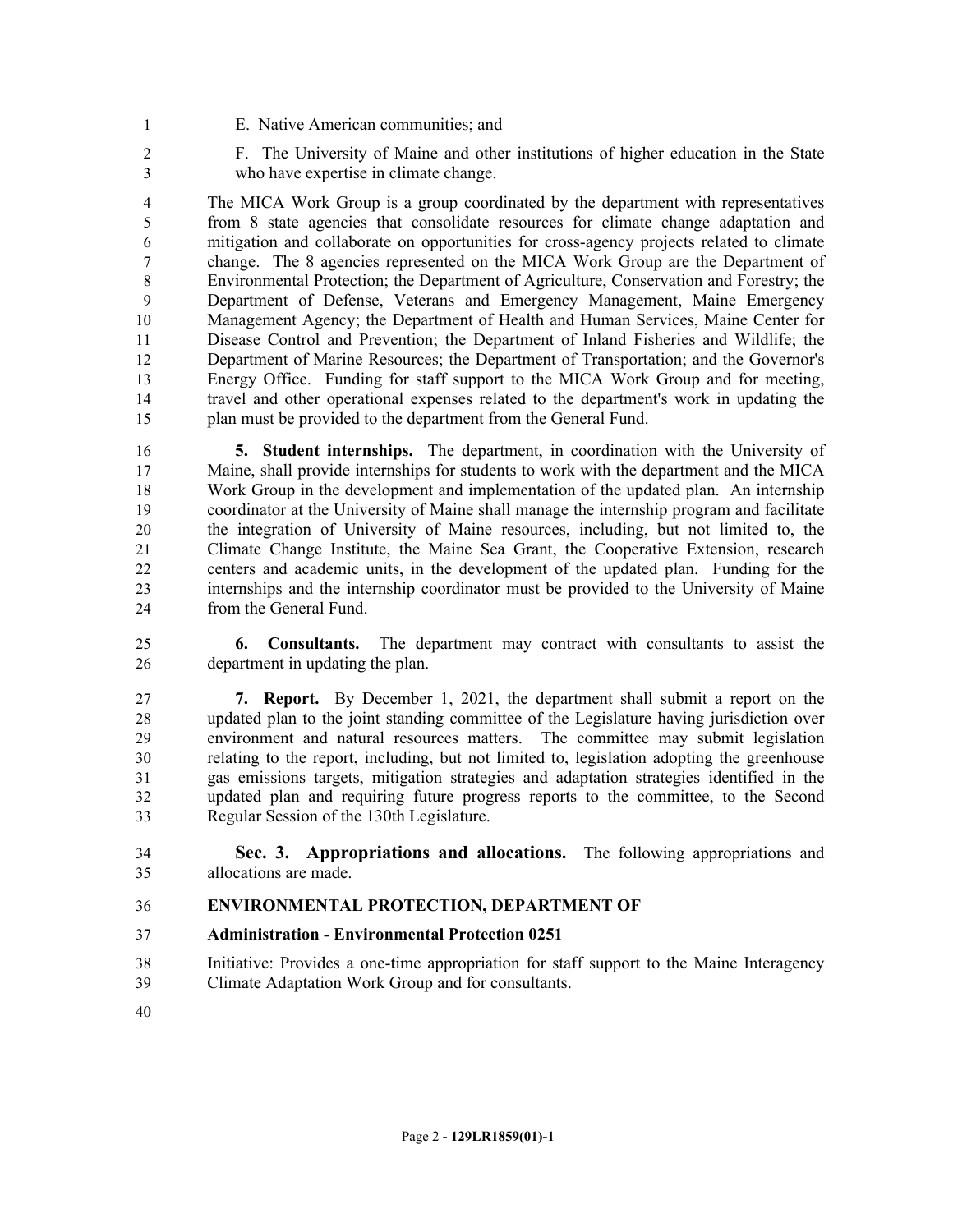|   | <b>GENERAL FUND</b>       | 2019-20   | $2020 - 21$ |
|---|---------------------------|-----------|-------------|
|   | All Other                 | \$175,000 | \$0         |
| 4 | <b>GENERAL FUND TOTAL</b> | \$175,000 | \$0         |

#### **Administration - Environmental Protection 0251**

 Initiative: Provides an appropriation for All Other costs for meetings, travel and other operating expenses related to work on preparing an update to the Maine Climate Action Plan.

 

| 10<br>11 | <b>GENERAL FUND</b><br>All Other | 2019-20<br>\$20,000 | 2020-21<br>\$0 |
|----------|----------------------------------|---------------------|----------------|
| 12<br>13 | <b>GENERAL FUND TOTAL</b>        | \$20,000            | \$0            |
| 14       |                                  |                     |                |

#### **ENVIRONMENTAL PROTECTION, DEPARTMENT OF DEPARTMENT TOTALS 2019-20 2020-21 GENERAL FUND \$195,000 \$0**

#### **UNIVERSITY OF MAINE SYSTEM, BOARD OF TRUSTEES OF THE**

#### **Educational and General Activities - UMS 0031**

 Initiative: Provides ongoing funds to develop and implement procedures for providing climate data collected by the University of Maine System to residents of the State in accordance with the Maine Revised Statutes, Title 38, section 578-A.

**DEPARTMENT TOTAL - ALL FUNDS \$195,000 \$0**

| 28 | <b>GENERAL FUND</b>       | 2019-20  | $2020 - 21$ |
|----|---------------------------|----------|-------------|
| 29 | All Other                 | \$35,000 | \$35,000    |
| 30 |                           |          |             |
| 31 | <b>GENERAL FUND TOTAL</b> | \$35,000 | \$35,000    |

#### **Educational and General Activities - UMS 0031**

 Initiative: Provides ongoing funds for an internship program with the Department of Environmental Protection for students to work with the department and the Maine Interagency Climate Adaptation Work Group in the development and implementation of an update to the Maine Climate Action Plan.